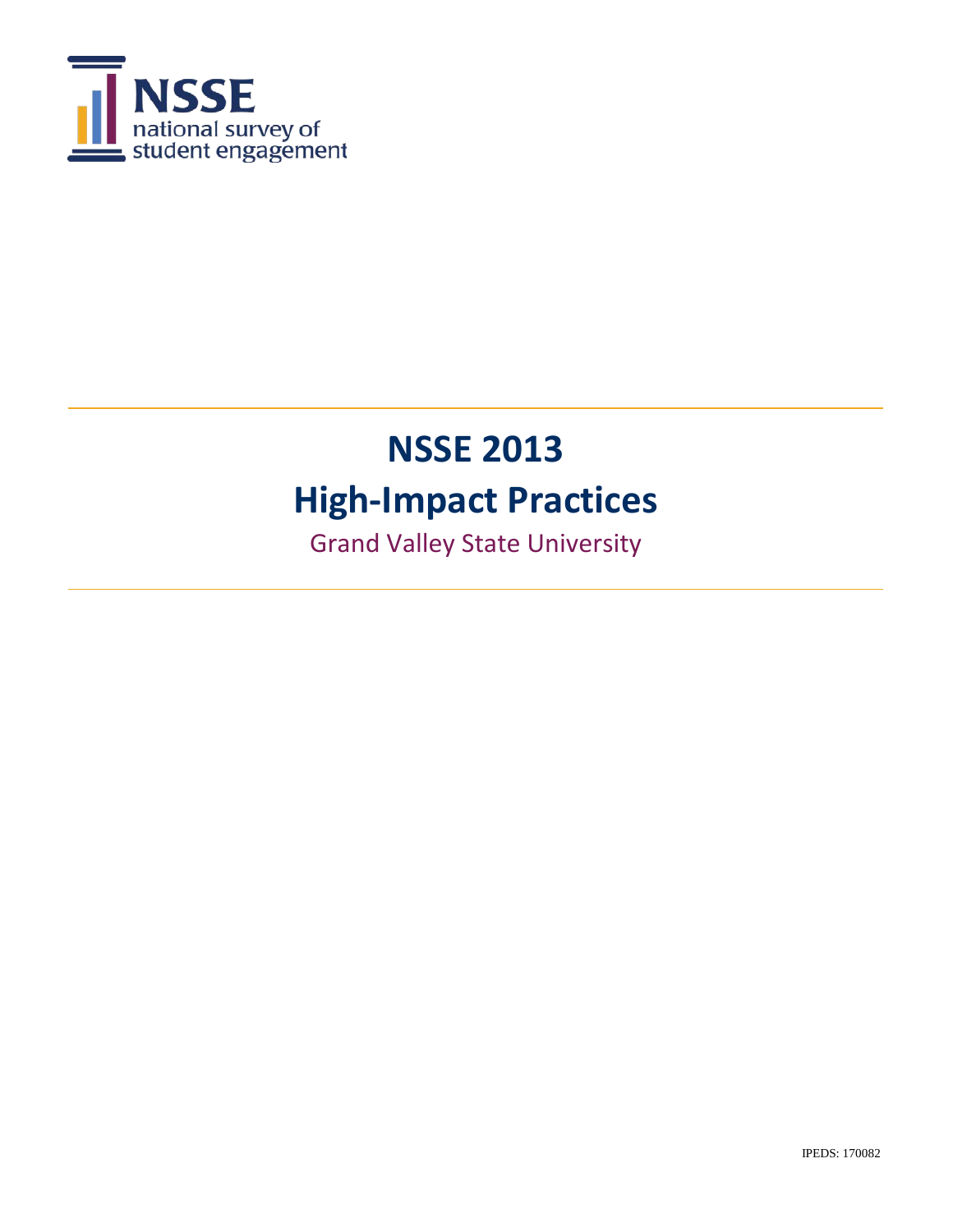

#### **About This Report**

## **About Your** *High-Impact Practices* **Report**

Due to their positive associations with student learning and retention, certain undergraduate opportunities are designated "high-impact." High-impact practices (HIPs) share several traits: They demand considerable time and effort, facilitate learning outside of the classroom, require meaningful interactions with faculty and students, encourage collaboration with diverse others, and provide frequent and substantive feedback. As a result, participation in these practices can be life-changing (Kuh, 2008). NSSE founding director George Kuh recommends that institutions should aspire for all students to participate in at least two HIPs over the course of their undergraduate experience—one during the first year and one in the context of their major (NSSE, 2007).

NSSE asks students about their participation in the six HIPs shown in the box at right. This report provides information on the first three for first-year students and all six for seniors. Unlike most questions on the NSSE survey, the HIP questions are not limited to the current school year. Thus, seniors' responses include participation from prior years.

#### *High-Impact Practices in NSSE*

- Learning community or some other formal program where groups of students take two or more classes together
- Courses that included a community-based project (service-learning)
- Work with a faculty member on a research project
- Internship, co-op, field experience, student teaching, or clinical placement
- Study abroad
- Culminating senior experience (capstone course, senior project or thesis, comprehensive exam, portfolio, etc.)

#### **Report sections**

| Participation Comparisons (p. 3) | Displays HIP participation for your first-year and senior students compared with that of students at<br>your comparison group institutions. Two views present insights into your students' HIP participation:   |  |  |  |  |
|----------------------------------|-----------------------------------------------------------------------------------------------------------------------------------------------------------------------------------------------------------------|--|--|--|--|
|                                  | <b>Overall HIP Participation</b>                                                                                                                                                                                |  |  |  |  |
|                                  | Displays the percentage of first-year and senior students who participated in one HIP and in two<br>or more HIPs, relative to those at your comparison group institutions.                                      |  |  |  |  |
|                                  | <b>Statistical Comparisons</b>                                                                                                                                                                                  |  |  |  |  |
|                                  | Comparisons of participation in each HIP and overall for your first-year and senior students<br>relative to those at comparison group institutions, with tests of significance and effect sizes<br>(see below). |  |  |  |  |
| Response Detail (pp. 5-7)        | Provides complete response frequencies for the relevant HIP questions for your first-year and senior<br>students and those at your comparison group institutions.                                               |  |  |  |  |
| Participation by Student         |                                                                                                                                                                                                                 |  |  |  |  |
| Characteristics (p. 8)           | Displays your students' participation in each HIP by selected student characteristics.                                                                                                                          |  |  |  |  |

#### **Interpreting comparisons**

The "Statistical Comparisons" section on page 3 reports both statistical significance and effect size. Effect size indicates the practical importance of an observed difference. An effect size of .2 is generally considered small, .5 medium, and .8 large.

*HIP participation varies more among students within an institution than it does between institutions,* like many experiences and outcomes in higher education. As a result, focusing attention on overall participation rates amounts to examining the tip of the iceberg. It's equally important to understand how student engagement (including HIP participation) varies *within* your institution. The table on page 8 provides an initial look at how HIP participation varies by selected student characteristics. The Institutional Report Builder and your *Major Field Report* (both to be released in the fall) offer further perspectives on internal variation and can help you investigate your students' HIP participation in depth.

Kuh, G. D. (2008). *High-impact educational practices: What they are, who has access to them, and why they matter.* Washington, DC: Association of American Colleges and Universities. National Survey of Student Engagement (2007). *Experiences that matter: Enhancing student learning and success-Annual Report 2007*. Bloomington, IN: Indiana University Center for Postsecondary Research.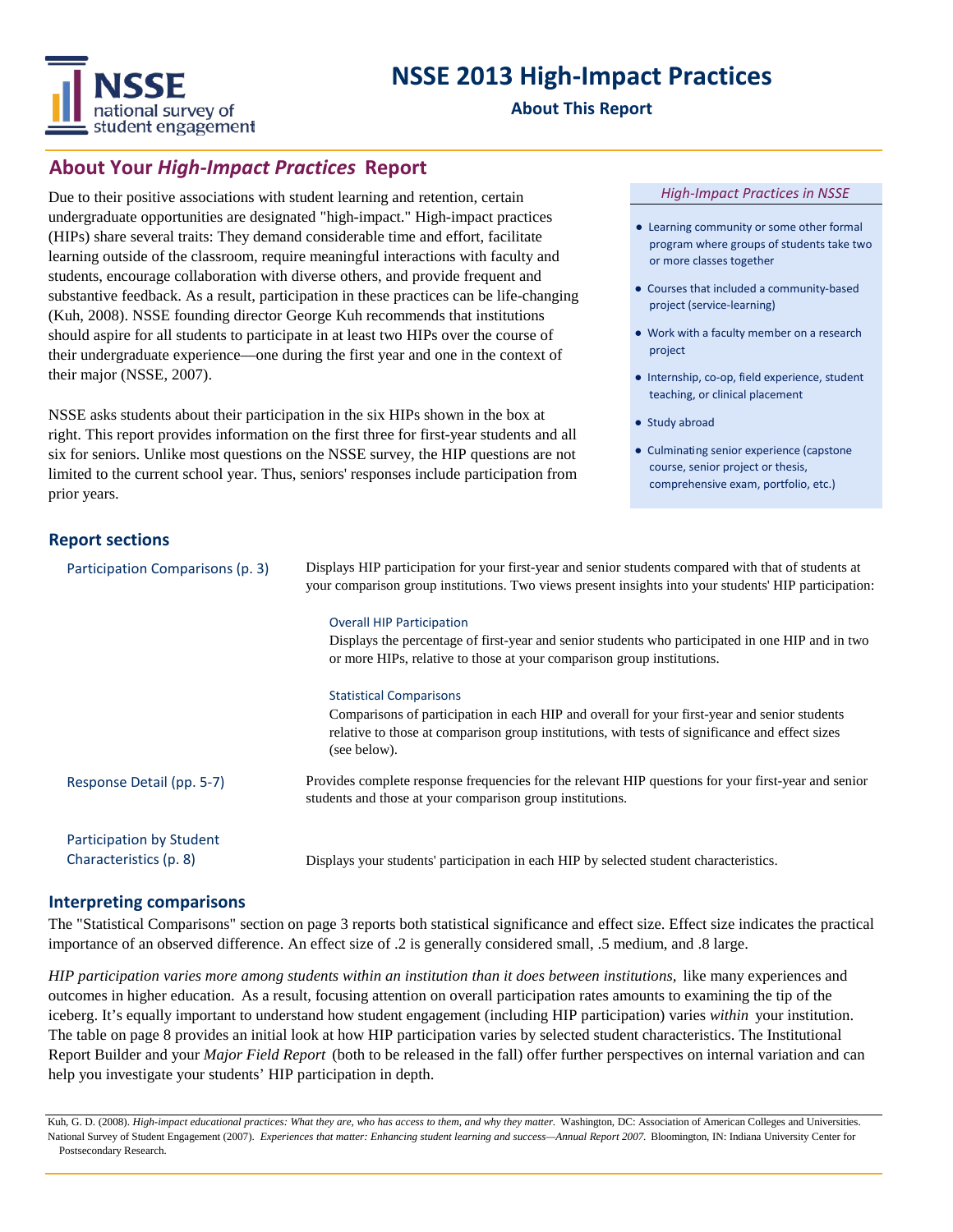

# **NSSE 2013 High-Impact Practices Participation Comparisons Grand Valley State University**

#### **Overall HIP Participation**

The figures below display the percentage of students who participated in high-impact practices. Both figures include participation in learning communities, service-learning, and research with faculty. The senior figure also includes participation in internships or field experiences, study abroad, and culminating senior experiences. The first segment in each bar shows the percentage of students who participated in at least two HIPs, and the full bar (both colors) represents the percentage who participated in at least one.



#### **Statistical Comparisons**

The table below compares the percentage of your students who participated<sup>a</sup> in a high-impact practice, including the percentage who participated overall (at least one, two or more), with those at institutions in your comparison groups.

|                                     | GVSU           | <b>Great Lakes Public</b> |                   | <b>Public Masters L</b> |  |          | <b>Selected Peers</b> |                   |
|-------------------------------------|----------------|---------------------------|-------------------|-------------------------|--|----------|-----------------------|-------------------|
|                                     |                |                           | Effect            |                         |  | Effect   |                       | Effect            |
| <b>First-Year Students</b>          | $\frac{9}{6}$  | $\frac{6}{6}$             | size <sup>c</sup> | $\frac{a}{b}$           |  | $size^c$ | $\frac{a}{b}$         | size <sup>c</sup> |
| 11c. Learning community             | 9              | $18***$                   | $-28$             | $14***$                 |  | $-.15$   | $17***$               | $-.24$            |
| 12. Service-learning                | 49             | 48                        | .01               | 52 **                   |  | $-.07$   | 50                    | $-.03$            |
| 11e. Research with faculty          | 3              | $5***$                    | $-.11$            | $5***$                  |  | $-.12$   | $4 *$                 | $-.07$            |
| <b>Participated in at least one</b> | 53             | $56 *$                    | $-.06$            | 57 ***                  |  | $-.09$   | $57$ **               | $-.07$            |
| Participated in two or more         | 7 <sup>1</sup> | $13***$                   | $-.21$            | $11***$                 |  | $-.16$   | $12***$               | $-.20$            |
|                                     |                |                           |                   |                         |  |          |                       |                   |
| <b>Seniors</b>                      |                |                           |                   |                         |  |          |                       |                   |
| 11c. Learning community             | 26             | 27                        | $-.02$            | 24                      |  | .04      | $23 *$                | .06               |
| 12. Service-learning                | 62             | 60                        | .04               | 63                      |  | $-.04$   | 61                    | .02               |
| 11e. Research with faculty          | 23             | 24                        | $-.03$            | $20*$                   |  | .06      | $20*$                 | .06               |
| 11a. Internship or field exp.       | 58             | 53 ***                    | .10               | 47 ***                  |  | .23      | 50 ***                | .17               |
| 11d. Study abroad                   | 14             | 12                        | .04               | 8 ***                   |  | .17      | $11***$               | .09               |
| 11f. Culminating senior exp.        | 71             | 48 ***                    | .47               | 42 ***                  |  | .58      | 46 ***                | .50               |
| Participated in at least one        | 92             | $87***$                   | .18               | 85 ***                  |  | .24      | 86 ***                | .22               |
| <b>Participated in two or more</b>  | 75             | 64 ***                    | .25               | 59 ***                  |  | .35      | 61 ***                | .29               |

a. Percentage of students who responded "Done or in progress" except for service-learning which is the percentage who responded that at least "Some" courses included a community-based project.

b. \*p<.05, \*\*p<.01, \*\*\*p<.001 (z-test comparing participation rates).

c. Cohen's *h:* The standardized difference between two proportions. Effect size indicates the practical importance of an observed difference. An effect size of .2 is generally considered small, .5 medium, and .8 large.

Note: All results weighted by gender and enrollment status (and by institution size for comparison groups).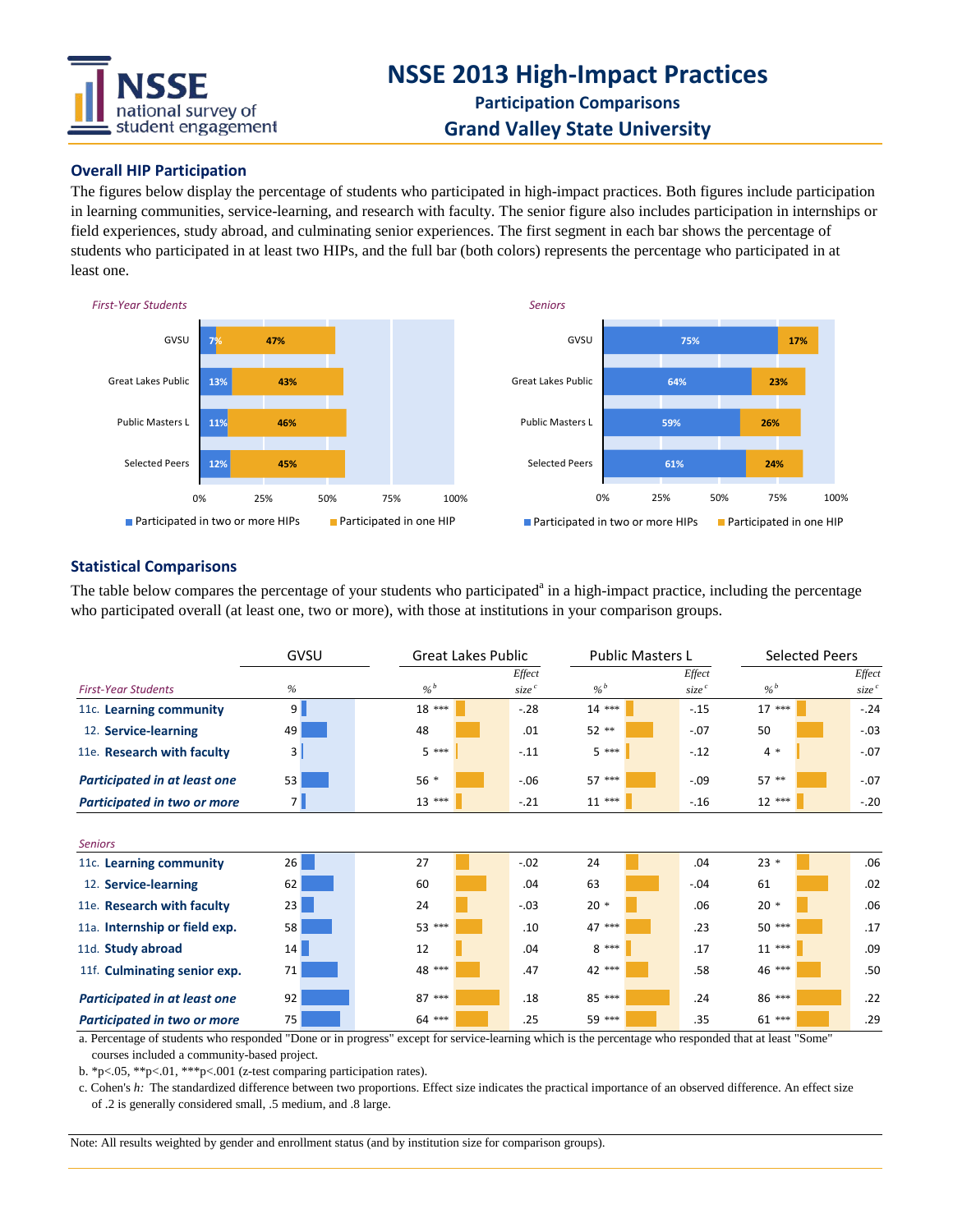This page intentionally left blank.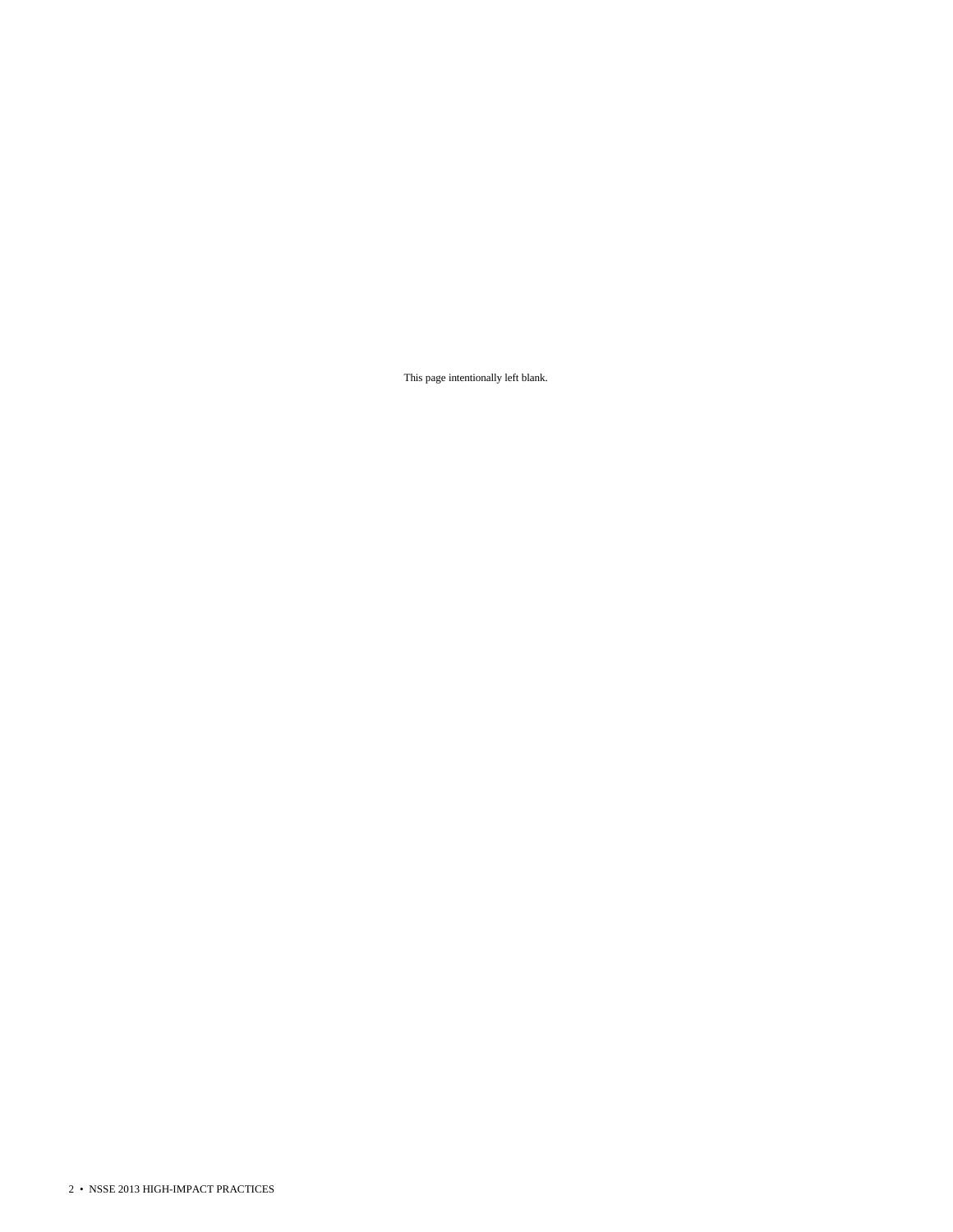

# **First-Year Students**

The figures below display further details about each high-impact practice for your first-year students and those of your comparison groups.

#### **Learning Community**



#### **Service-Learning**

About how many of your courses at this institution have included a community-based project (service-learning)?



#### **Research with a Faculty Member**

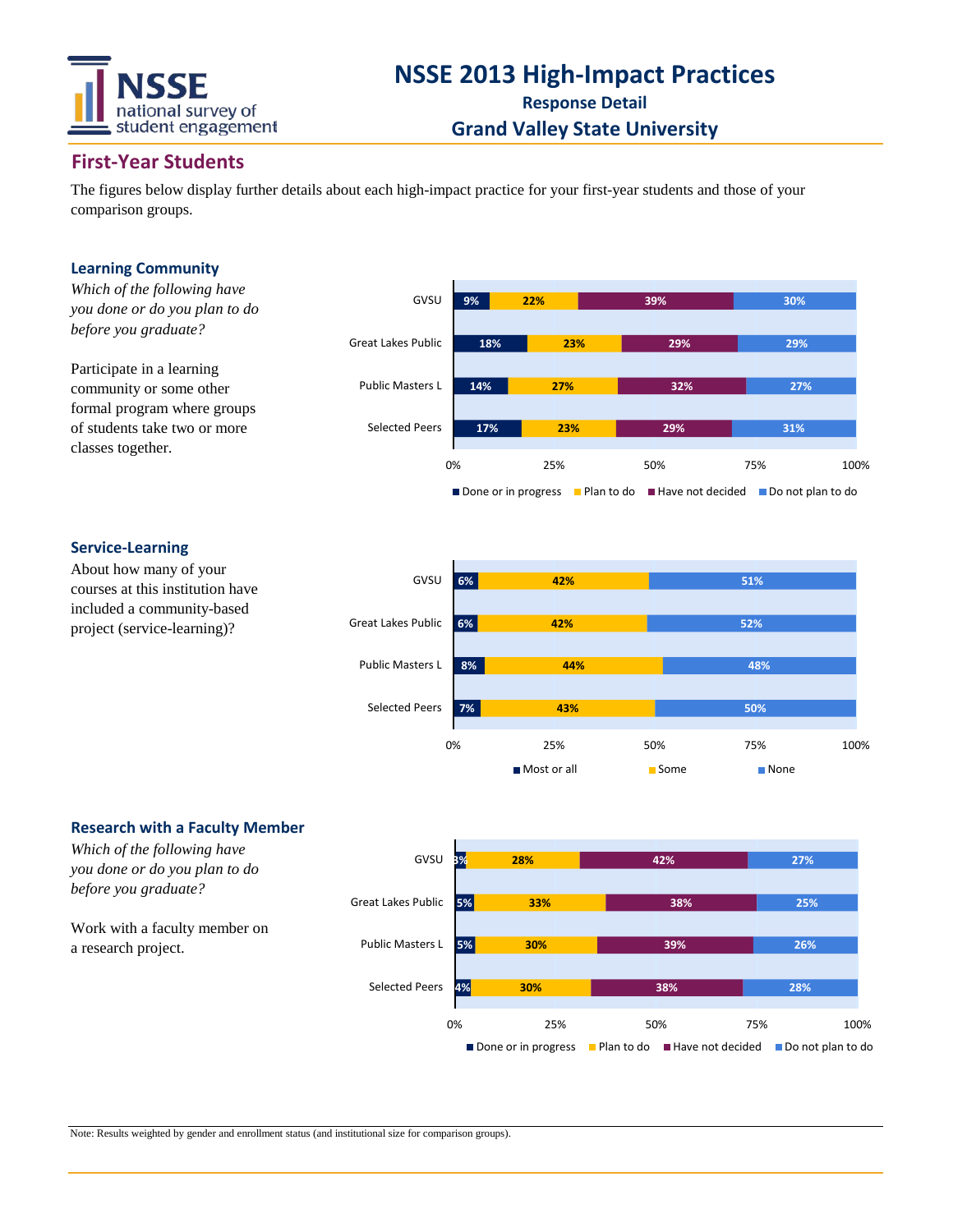

### **Seniors**

The figures below display further details about each high-impact practice for your seniors and those of your comparison groups.

#### **Learning Community**

*Which of the following have you done or do you plan to do before you graduate?* 

Participate in a learning community or some other formal program where groups of students take two or more classes together.



■ Most or all None None

#### **Service-Learning**

About how many of your courses at this institution have included a community-based project (service-learning)? **11% 10% 12% 10% 51% 49% 51% 51% 38% 40% 37% 39%** 0% 25% 50% 75% 100% GVSU Great Lakes Public Public Masters L Selected Peers

#### **Research with a Faculty Member**

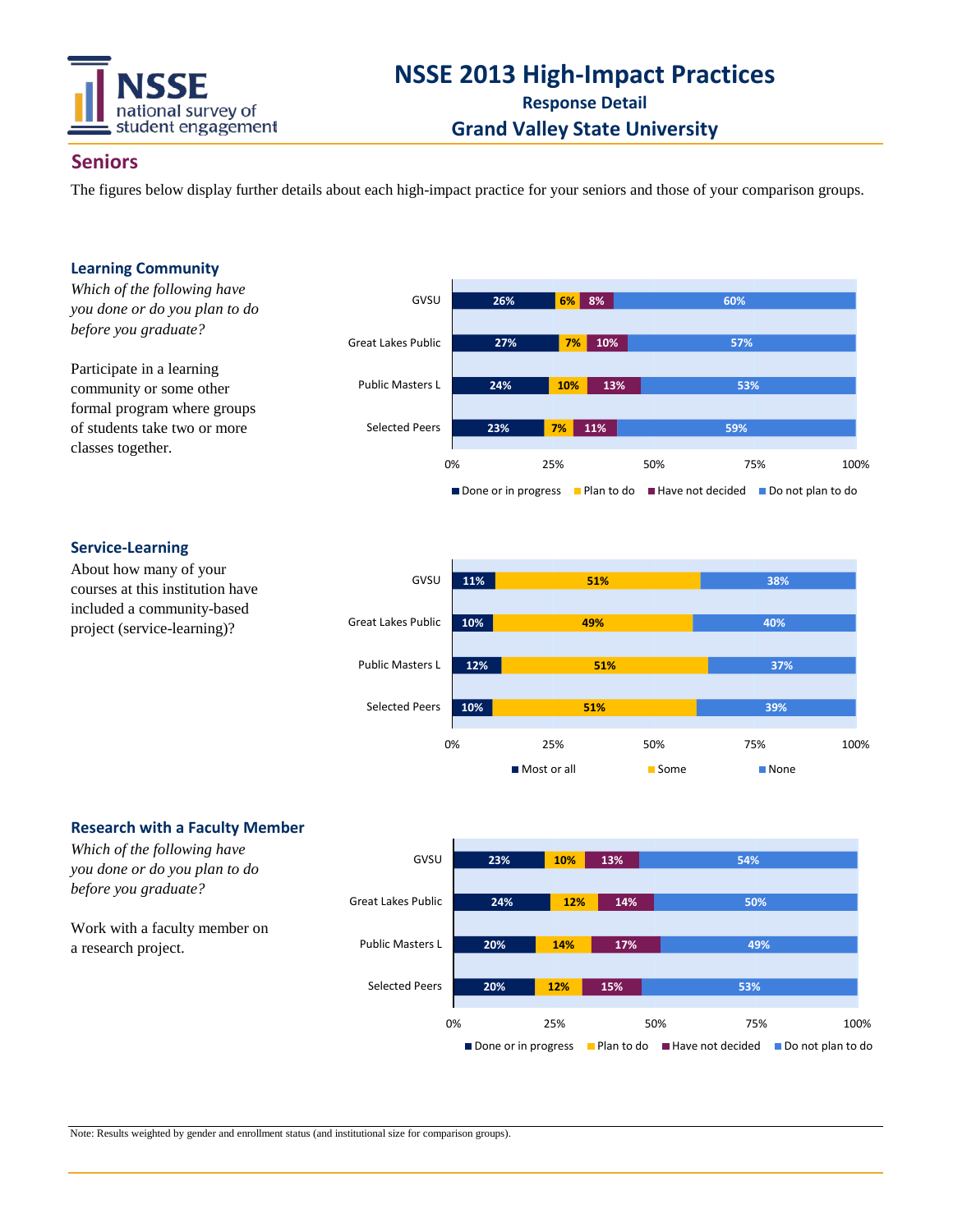

## **Seniors** (continued)

The figures below display further details about each high-impact practice for your seniors and those of your comparison groups.

#### **Internship or Field Experience**



#### **Study Abroad**



#### **Culminating Senior Experience**